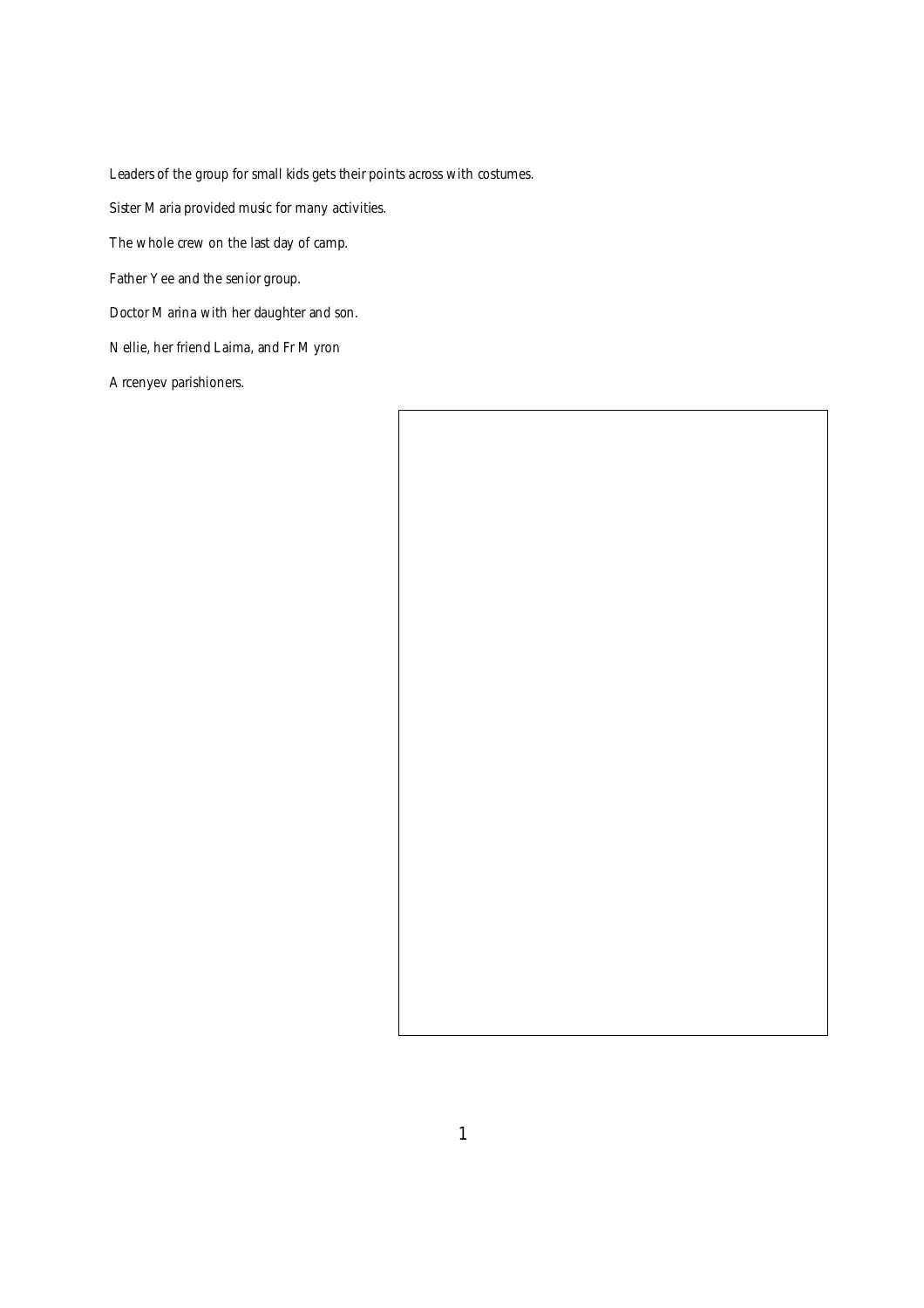## **Nellie Artyomovna Voitsekhovskaya**

*by Kristina Olegovna Pavlova tr by Rev Myron Effing, C.J.D.*

When I went to see Nellie Artyomovna, I expected to find a sickly elderly lady who wouldn't be able to get out of bed after her stroke which affected the whole right side of her body. Instead, I was met by a lively, energetic women considering her 72 years. I didn't know what kind of a difficult past lay behind her smile.

Nellie's relatives on her dad's side were Armenian, but on mom's they were Russian and German. She was born in 1926 in Armavira in the Northern Caucasus. The city had been founded by her great-grandfather Popov. Before the Revolution there was a display about him in the local museum. He was a very respected person, and for his great service to the government he had been knighted. Nellie's grandmother came from a family of rich merchants. There is still a movie theater in her home town which had earlier been a musical salon which their family owned.

After the Revolution there was a time that we might call "demerchantization", and they took away the Popov home. Her father, who served in the First Cavalry regiment named "Budennova" was shot to death when he was accused of "banditism". In recent years Nellie has applied many times to have her father vindicated, but she has received only refusals. "We don't rehabilitate bandits", she is told. Nonetheless she collects information about her family true, but complains that she has no one to give that work to--her children and grandchildren aren't interested. In the Soviet Union there was no place for memories of the past.

After the death of her father, when the family was left without a breadwinner, they moved to Byelorus. She was 15 years old when the War began. Her mother went to work on the front as a nurse, leaving Nellie with relatives in the city of Novocherkassk in Rostov. Do we need to talk about the difficulties of the war years, the hunger and cold? Like others, Nellie collected grain shucks in the fields and dug up already frozen potatoes to find at least something to eat.

In October of 1942 the Germans occupied Rostov and ordered everybody 16 years old and older to appear at the labor market. Nellie went, too. There they surrounded them and marched them under automatic weapons to the center of Rostov. There they forced them into boxcars and took them through the Ukraine to Auschwitz where they marched them through a medical exam. They were united with other such groups, and were sent through Czechoslovakia to Kapfenberg, Austria, to Camp Doichendorf where Nellie lived three years.

Nellie showed me a book, "Killed Childhood". It was a

collection of memories of former child captives of the Fascist concentrations camps. Many articles in the book referred to the camp at Doichendorf, and Nellie remembers some of the events written up in the book.

 "The well-kept Austrian city decked out in greenery shown brightly in the sun, with music and gladness everywhere. But we were embarrassed and offended when we, dirty and bedraggled, swollen from the cold, were taken by convoy to the camp. The locals pointed their fingers at us as if we were animals who had been let out of our cages and, without ceremony, condemned."

 Camp Doichendorf was located 3 miles from Kapfenberg. It was an unbelievable beautiful place: green hills, dotted with woods, with huge pine and cedar trees. "There were lots of camps here where they held people of a variety of nationalities. Czechs, Poles, French, Italians, and even English and Americans." The most tragic were the Russians since they weren't even considered human. "Like criminals they held us behind barbed wires and made us wear blue and white clothes bearing the emblem 'East'".

 Conditions were unbearable. The people practically didn't have clothes even though the temperature in the Alps rarely got higher than 38 degrees F. The camp was located not far from a military factory which was often bombed. During one of the bombing attacks a bomb fell near Nellie's bed but broke through the floor. Thankfully it didn't blow up. Their bellies grew big from the lack of proper food. In the morning they got a piece of bread partly made of sawdust (which had been baked in 1935!) and some coffee made from toasted rye malt. In the evening we got one boiled parsnip or rutabaga. Sometimes we managed to grab an old potato--that was a treat.

 The kids suffered without their parents, without human warmth. Nellie tells of the time when they came to the camp they were met by an old, over-weight German lady named Steffi. She beat the kids for the slightest reason, even giving her the wrong look, sending them to the bunker to wash the toilets with bare hands. She even sent young Nellie to work in the factory where she had to work 12 hours per day as an electric welder. Nellie especially remembers with horror the guard named Spiegel. Better not to set your eyes on him. He horribly beat everyone who happened to come his way.

 "In 1945 night and day Doichendorf was bombed. On May 9 at five in the morning we were all awakened by the explosions and shells. The earth began to shake as Soviet tanks began to roll down the street. At six o'clock an airplane landed on the field in front of the camp--it had red stars. The crowd of prisoners broke through the camp gates and ran to the airplane. They grabbed flowers as they ran and hugged the pilots and presented them with dandelions. What a day it was! Everybody cried from joy and fear. Suddenly the soldiers left and we were left behind. The fighters were sitting on the tanks, and even girls were among them in military uniforms. They threw us cookies, sugar, candy, and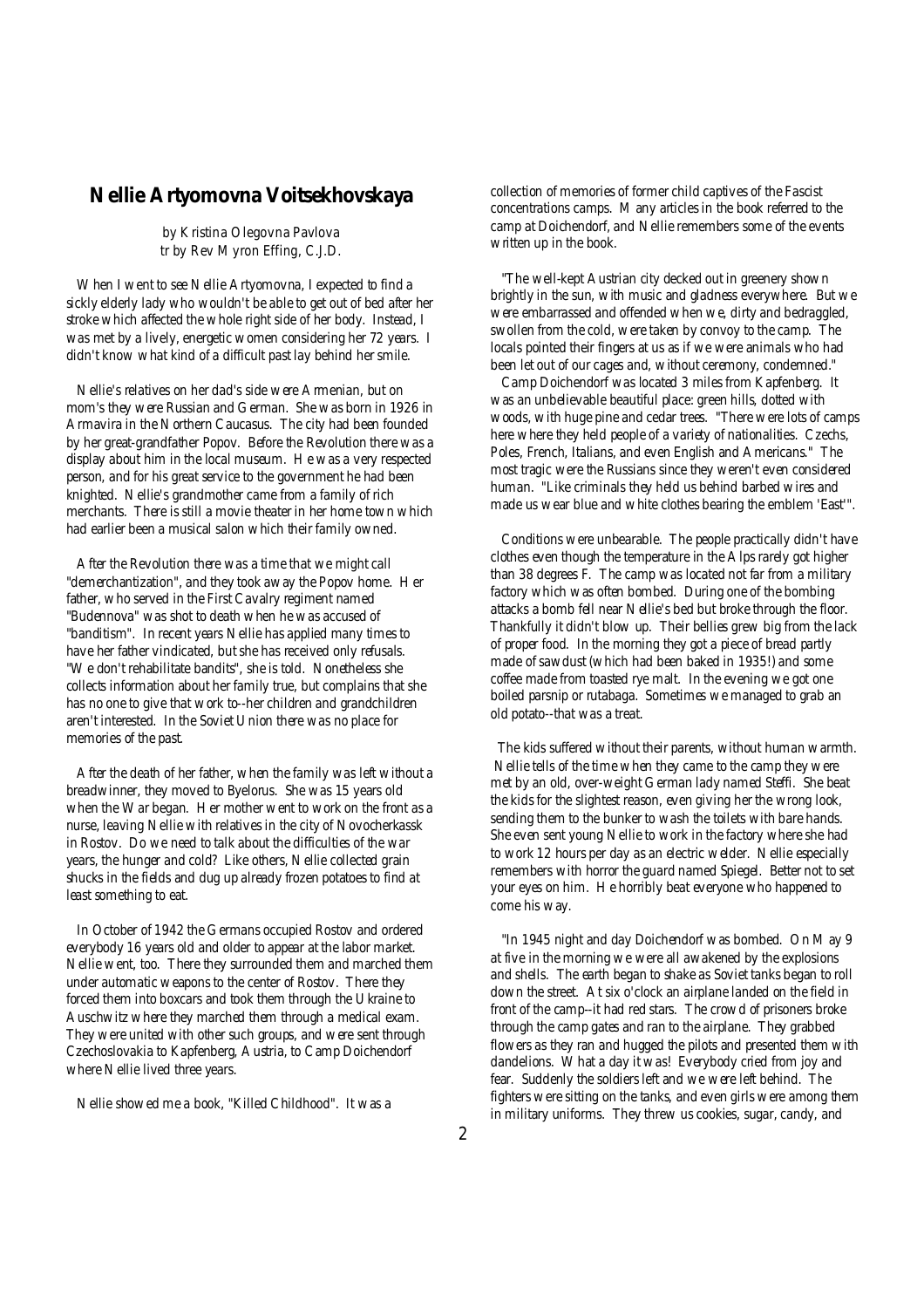we gave them every flower we could find."

That was May. Nellie could return home only in October. She worked during that time as a launderer in a military hospital. They waited a long time for the main troops to return through the whole of Europe. They took the former prisoners to the Russian border and abandoned them. They would have to find their own way home.

At home even more difficulties awaited them. "If a Soviet person had lived under the occupation he was distrusted further, and degraded to facelessness. Our having lived under Nazi captivity made each of us unwanted, as if we were three-year-old

Soon Nellie moved to Lithuania to Kaunas. There she became friends with the pastor of the local Catholic church and she was baptized as a Catholic on her birthday, June 7, 1948. Then she got married to a Polish pilot.

Nellie and her whole family moved several times around the country, and in 1985 they came to Vladivostok. In six years Fr Myron Effing came to Vladivostok, and Nellie found out about it from a friend of her daughter. Nellie joyfully attended the very first mass on November 13, 1991 which Fr Myron served at the doors of the closed church. She remembers the day--it was cold, and Catholics were few, but people came from the neighboring houses to watch. Nellie gave me some photographs of that mass. Her daughter had baked bread for the occasion, and brought various towels and dishes and candlesticks, all of which are still in use at the church.

Nellie remembers subsequent masses at the House of the Pioneers, at the House of the Trade Unions under the busts of Engels and Lenin, until the first mass inside the church in 1993 when the church has still not been officially returned.

But now she can't come to mass, and is homesick for the parish. She lives with her family: daughter Tanya who came with her to the first mass; grandson and greatgranddaughter Elizabeth who has brought special joy to her life. When I was at their home I understand that the family really is the home church. When several people live under the same roof and believe in the same one God, could it be otherwise?

unwanted children. They didn't allow us to get a higher education, kept us out of the Communist Party and out of the Communist Youth Organizations. We could get ahead at work, couldn't enter better professions, nor have positions of authority. For many years we were considered unreliable, people of an inferior kind, even though we were never convicted of anything."

 In Rostov Nellie couldn't find work. Soon her mother returned from the front and they returned to Byelorus where Nellie was able to work as a welder building a train depot making use of her camp training.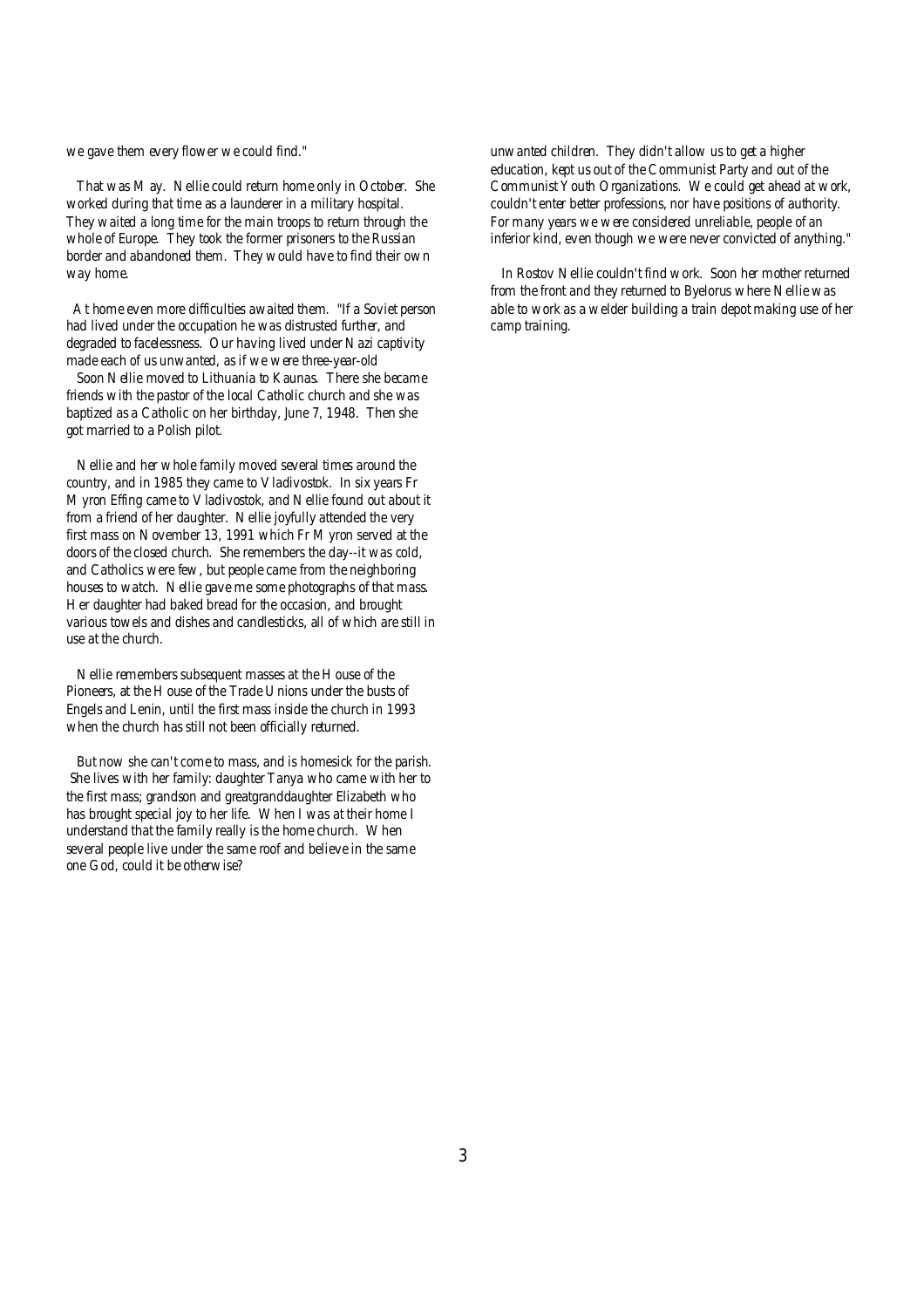### **News Notes**

#### *by Rev Myron Effing, C.J.D.*

• The Fire of November 4, 1998--Dear Father Myron,

Life around here is never boring when you go away. This morning Julia Danielovna [our building guard], called me by intercom a little before 7:00 to say that the cupboards under the kitchen sink were filled with smoke. We looked but could find nothing burning, so we went out to open the basement boilerroom, and it was full of smoke, but not dense, and again, no visible source, but it seemed somehow electrical-related, so she ran up the hill to get Andre [the building superintendant]. He was not home but our electrician Sergei was there, so he came down to the church. Meanwhile, I noticed that the light bulbs in the first floor hall were very, very bright, like TV spotlights, so I got out your multimeter and measured: 330 volts! I told Sergei when he arrived a few minutes later. He checked with your multimeter all the circuits in the kitchen, said that it may be due to a short in one of our three phases, and went away. I went around unplugging everything and turning off as many lights as possible.

An hour later, thick dense white smoke was pouring out of the circuit boxes in the kitchen and on the second floor landing of the back stairwell outside the sacristy. It was terrible. It looked like the whole place was going to ignite. We quickly called the fire department, and I turned off all the circuit breakers in the kitchen (surprised that Sergei had not done that before.) The fire department came in about 15 minutes with three trucks and about 20 men. Just then Andre showed up with Sergei. They found out that the voltage was so high that all the cables in the conduits were melting and the insulation was burning. It did no good to turn off the circuit breakers. So Sergei, at quite a risk to his life, put on insulated gloves and cut the main cable from the city to our building. He was not injured. That kept the situation from getting worse but it was already bad enough. Cables on the first and second floors were making ominous popping sounds, they were so hot, and the insulation continued to smoke and melt. The firemen stayed around for about an hour to make sure than nothing ignited. They went away when they saw that the place was not going to burn down.

A man from the city electric company came right out and with Andre and both of our electricians they inspected the damage. Surprisingly it was not as extensive as we thought when we were watching all the smoke pouring out of the conduits. Andre said later that some of the cables were twice their usual diameter from the heat. Within an hour they hooked up our Honda generator that we shipped from Seattle to all the circuits except mine (library/front entrance/choir), because that cable was ruined. They also had to make some re-connections in the circuit boxes because things had burned so badly there. They were able to turn on the city power system in every circuit by 3:00 pm. Andre says he still needs to replace some of the cable, but it can be a gradual process. He also wants to make a special grounding pit on our property so that it won't happen again.

Neighbors have been coming to us all day to use the phone to call the electric company to press charges against them. In our immediate region • The CARITAS Pregnancy Support Center of Vladivostok opened for business on September 30! Congratulations to the American staff who trained our volunteers. Bishop Mazur was so impressed with the volunteer staff of our center that he asked me for the names and

many people's televisions and refrigerators were burned out by the high voltage. We have tested all our appliances and they all work fine. The only damage is to the cables, to our throats and lungs from the acrid smoke and to our nerves.

 Until the city service was restored, our generator worked very well on the building system. Unlike the past, it was not just hooked up to an extension cord or two but hooked right up to the electric system-- or what is left of it.

#### --Fr Dan

• Our new bishop, Jerzey Mazur, SVD, made his first visit to our parish on October 25 when he confirmed some of our parishioners who had been baptized in childhood, but never confirmed. They had prepared themselves during Lent of last spring, and were waiting for the new bishop to come. The Holy Father has decided that, although Bishop Mazur is auxiliary to Bishop Joseph Werth of the Apostolic Administration of Asian Russian, he is nevertheles our ordinary, with full apostolic authority himself to shepherd the church of Eastern Siberia and Far Eastern Russia. His chancery will be in Irkutsk, and the cathedral, at least for the time being, will be the Assumption Catholic Church in Irkutsk, a beautiful old historic church in the center of the city. So far the parish still shares the building with the State Philharmonic Society, since it is used as an organ concert hall, so it can't be the permanent cathedral unless the building is returned to the church. The new "ordinariate" includes the regions of Krasnoyarsk, Irkutsk, Zabaikalia, and the Far East.

• Recently I had the pleasure of visiting with the superior of the Orthodox convent which is located just outside of Vladivostok. Mother Maria is a dynamic woman with many years of service. They have plenty of vocations, and are in the proces of expanding their buildings to eventually make room for nearly a hundred sisters and retreatants. We help the sisters with humanitarian aid when we can. Their chaplain, a Russian Orthodox priest, came up to me and introduced himself, and invited me to Vespers. We try to have good relations with the Orthodox as much as possible, not only because it is a Christian duty, but because the conversion of Russia will come about partly through the reunion of Churches.

• Opps! A frustrated visitor to our web site wrote us that there was an error in our published web address. Try again, using the address listed in the section, How to Communicate with Us. We hope it is correct now. Thank you to Mr Jeff Lang of Eugene Oregon who created and managed our web site so beautifully. More and more Russians are on the internet, thanks to the Saros Foundation which has made major donations to Russian universities and colleges. Unfortunately, in our poverty I still plod along with only email without access to the internet. Bishop Jersey wants all of our parishes to have at least email, since it is the cheapest and most effective means of communication within Russia. Fax and long distance phone services are very expensive here. Sending a page of fax to America is still more than \$3. Skip the coverpage! The lion's share of our single letters and FAXES to America are still handled by Mr Dan Pyne in Jacksonville, Arkansas, from our sister parish of St Jude's. I send him the letters and faxes by email, and he puts them on paper for mailing or faxing within America. Thanks to you, too, Dan.

addresses of the American folks who came to Russia to train them. He is thinking to ask them to come to Irkutsk, Russia, to train another staff next year! We are already thinking of opening the second Support Center in Vladivostok. Khabarovsk or Blagoveschensk will be next.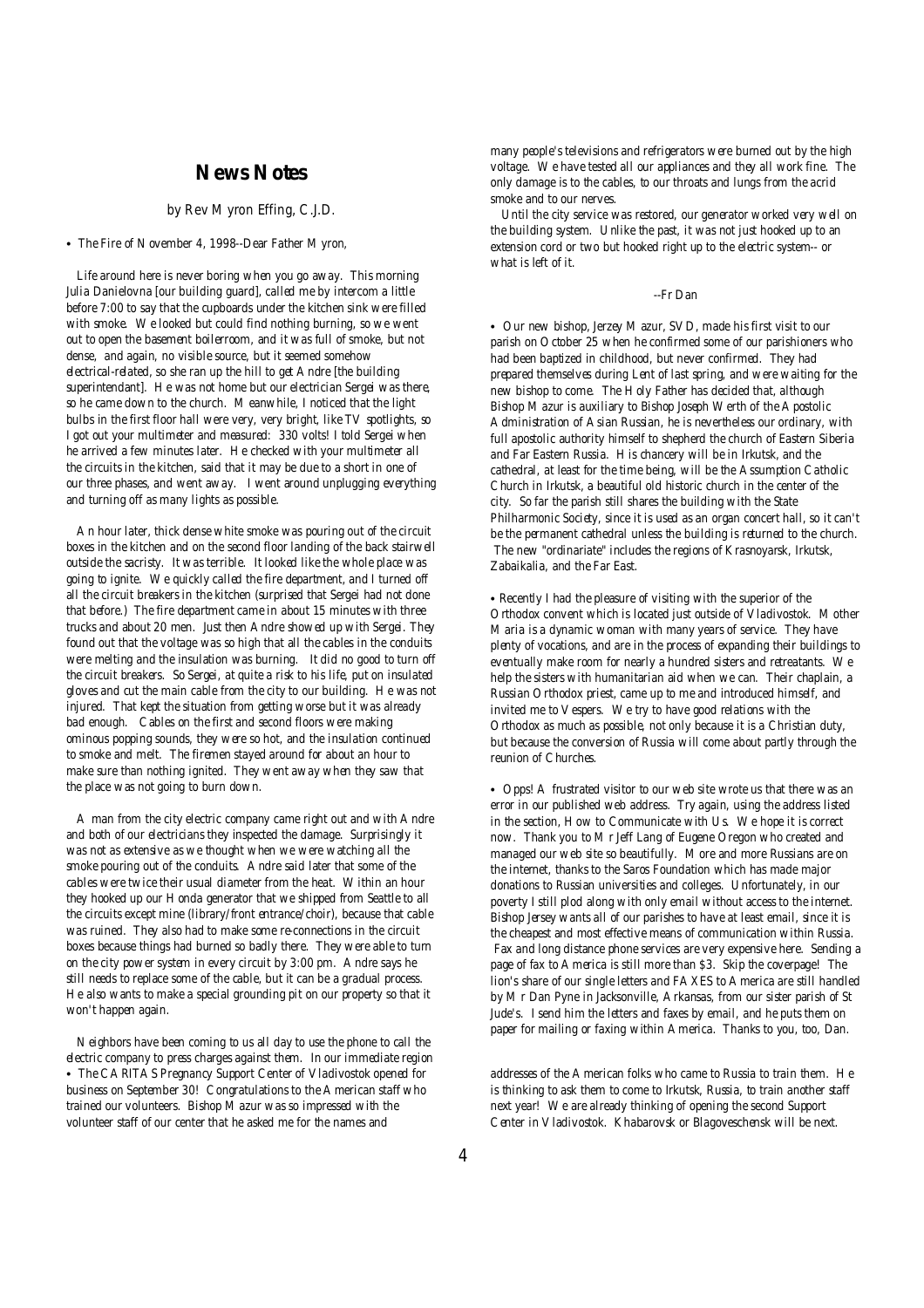Anybody want to support this work? During these difficult economic times in Russia, women find it difficult to consider giving birth to their children, even though the death rate is higher than the birthrate now in Russia. More about the Center in the next issue.

• We've had our fourth monthly mass at our new Parish of the Annunciation in Arsenyev. The parish is forming already, with an organist, a children's catechist, some kids who have already been at our Children's Camp, some representatives at the Youth Conference, and now we are looking for a more permanent place to meet. It is very hard to have a parish where there is a priest only once per month! But what can we do until more priests decide to come to Russia, or until our seminarians get ordained? We now have three seminarians, and expect a fourth one, God willing. We also have four married men who have made it known that they would like to be ordained deacons, but the Russian bishops have not yet made the decision to establish the permanent diaconate in Russia. We've named the parish in Arsenyev after our sister parish of the Annunciation in Washington, D.C. The next parish will be named "Nativity"--your turn, St Paul, MN!

• At last we have some addresses for the boy's prison in Vrangel. If someone would like to try some "care" packages for the boys aged 14-18 in prison there, please contact us. What to include? Maybe gloves, socks, handkerchiefs, underwear, T-shirts, pingpong balls, paddles, nets, soap, toothpaste, pencils, ballpoints, combs, vitamins, plastic crosses, holy pictures. Each package should be small and light and have the green customs sticker attached which you get at the post office. Mark the sticker, "gift". Don't send: money, metal objects, medicine, food.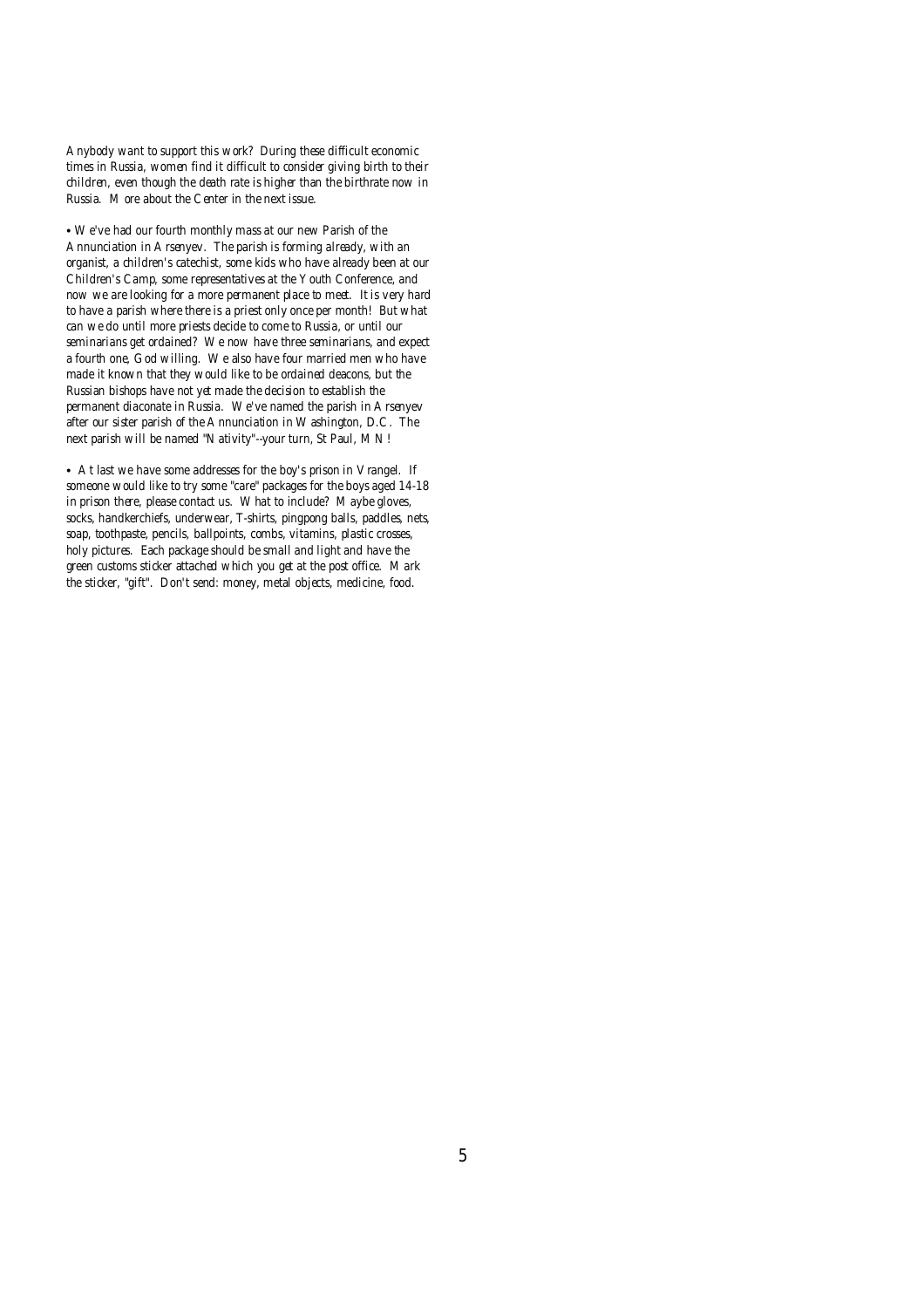# **How to Communicate with Us**

**FAX:** 011-7-4232-22-42-92

**E-mail:** [myron@catholic.marine.su](mailto:myron@catholic.marine.su) [daniel@eastnet.febras.ru](mailto:daniel@eastnet.febras.ru) [CARITAS@catholic.marine.su](mailto:CARITAS@catholic.marine.su) **World Wide Web:** <http://www.pond.net/~jeffclang/mostholy/index.htm> **Phone:** 011-7-4232-26-96-14

**Money** cannot legally be sent by mail to Russia. Donations of money should be sent to: Vladivostok Mission 225 Cordova Street Anchorage AK 99501 USA Your donations are tax-deductible. You will receive the required receipt for IRS tax purposes by return mail.

**Letters** without donations can be sent to: Most Holy Mother of God Catholic Parish Volodarskovo 22 690001 Vladivostok RUSSIA

Please do **not** mail **packages** directly to Russia, since every package mailed to Russia costs us \$50. If you have items that you think we can use, please contact us by electronic mail or fax giving a complete list of items. If we accept your offer you will need official inventory information from:

> Mrs Joan O'Rourke P.O. Box 266 Hanford CA 93232 FAX (650)871-2856 Phone (559)582-4112

Issue Number Twenty Four November 1, 1998

Vladivostok Mission 225 Cordova Street Anchorage AK 99501

Sister Susan Wal Missionary Sisters of St Peter Claver 265 Century Ave St Paul MN 55125-1155

612 738-9704

Vladivostok Mission Nativity of our Lord Parish 324 Prior Ave South St Paul MN 55105-1617

Address Service Requested

Vladivostok Mission Nativity of our Lord Parish 324 Prior Ave South St Paul MN 55105-1617

Address Service Requested

Virginia E. Murphy 1906 Princeton St Paul MN 55105-1523

> **Remember AVladivostok Mission@ in your will.**

# **Remember "Vladivostok Mission" in your will.**

 $-1 - 2 - 3 - 4 - 5 - 6 - 7 - 8 - 9 - 10 -$ 

 $-11 - 12 - 13 - 13 - 14 - 15 - 16 -$ 

Dear Sister Susan,

Please send the photos, when you are done to:

Thanks. God bless you. --Fr Myron

Mr Jeff Lang 2095 Morning View Dr Eugene OR 97405-1633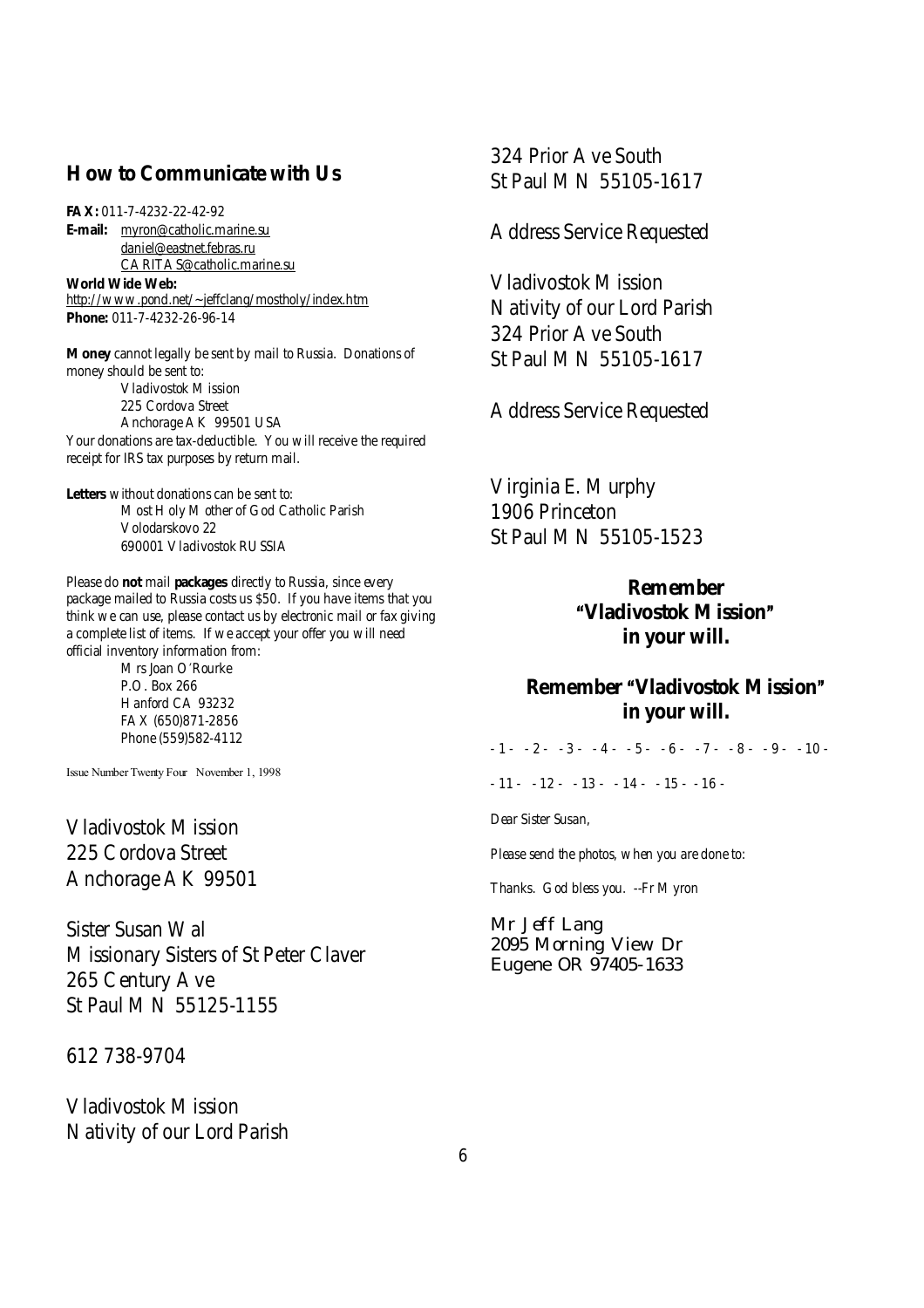# **Marina Viktoreva Yarigina: Woman, Wife, Mother, and Doctor**

### *by Christina Olegovna Pavlova tr Rev Myron Effing, C.J.D.*

Jesus Christ combined in himself two great early professions: teacher and physician. He was a healer of body and soul. I had the occasion to spend an evening in conversation with our parishioner who represents one of those professions of Jesus-- Marina Vicktoreva. She is a physician. Our conversation helped me to understand something very important. The professions of teacher and doctor are not really divided, because you can't heal the body of a person while ignoring his spirit.

Marina's mom was Polish but Orthodox. She didn't know her father because he spent 25 years in the "gulag", as they called the system of concentration camps for political prisoners of the Soviet Union. The first time she saw him after his long absence was when she was in college. He lived 70 years, which is considered an unusually long time for a person who had spent a third of his life in the concentration camp where heavy work and poor nutrition take their toll on human health. Before his death he told his daughter, "The only thing I can take with me from my life are the first seven years when I really believed in God, when grandma taught me my prayers and when we went to church."

Marina finished her education in two institutes: medical and social and then became an intern. In 1993 she and her group of fellow students took a trip through the churches of Moscow. Marina was amazed at the spirituality and humility of the Catholic parish.

A year later Marina got acquainted with our parishioner Miroslava Igorevna at the museum where she took her children for an exhibit. They immediately felt attracted to each other and began a lasting friendship. In 1996 Marina and her children were baptized and Miroslava became their godmother.

Marina's activities in the parish actually began before her baptism. She wanted to be helpful using her penchant for working with people. First she donated her talents as a doctor, seeing patients for consultation free of charge. Fr Myron happened to mention to her that there is a special day for prayers for doctors--the feast of St Luke, patron of doctors--and Marina saw that this was for her. She understood that a person is not just material, but a spiritual being.

Marina told me that her compassion for people began because of a cosmetic defect on her face, but now she understands how she was freed as an result of the physical defect to be more compassionate.

After baptism her life changed. Her husband commented,

"You've become completely different." Her relationships with her family became better. After the 1991 economic and political crisis life in Russia became more difficult and many families were destabilized. Marina's family also underwent a crisis, but after they began to attend church their interrelationships became more trustworthy, especially in the spiritual area.

 Marina's husband Sergei noticed the healthy effect of the church on their family life, so he began to use prayer daily himself, and then decided to take the Course in Christianity at the parish to prepare for baptism and confirmation. He also began to participate in the life of the parish. His profession is that of Electronics specialist. At the time we received our organ from Epiphany Parish in Minnesota, and it needed some tender care. Marina volunteered her husband to help, and he has maintained the organ ever since with monthly tuneups.

 Marina and Sergei have two children, daughter Evgenia, aged 14, and son Andrei, 8 years old. Andrei is an altar server. The kids have grown with prayer. Before they came to the Catholic parish, they often went on Saturdays to the Orthodox church, but they didn't feel needed there. They didn't want to just pray, but to be part of things. Besides, Marina says that the richness of the decorations in the Orthodox churches oppresses a person, not giving room for the spirit. So now they are at home in the Catholic parish.

 The story of this family is remarkable, but our conversation with Marina touched on things which affect every family. She often talked about love of which there never seems to be enough.

 In Vladivostok at the present time there is an effort toward the establishment of a Center of Support for Pregnant Women and the training of volunteers for the Center. Readers are certainly familiar with such centers in America, but in Russia, such centers are something new.

 Marina said that the idea of combining social and spiritual aid interested her long ago. After her internship she even wanted to found her own center for psychological support. Marina was working with CARITAS Primorye when Yuri Byelozorov came to her to tell her that the process for establishing such a center was underway, and she could participate, study, and work in it. Marina told him that if such a center would be founded, it would be a great joy for her.

 What they call "pregnancy crisis" is a very serious problem in Russia. One has to be ready to help women at any moment of their development, whether it is girls, teenagers, pregnant women, women with many children, older women. The main difficulty for women having a pregnancy crisis isn't the lack of money or housing for her child, but absence of affection.

 Marina says "What a joy it is when my son, lying in bed to sleep or waking up in the morning says, 'I love you.'" "If we can sow seeds of love, patience with our neighbors and with the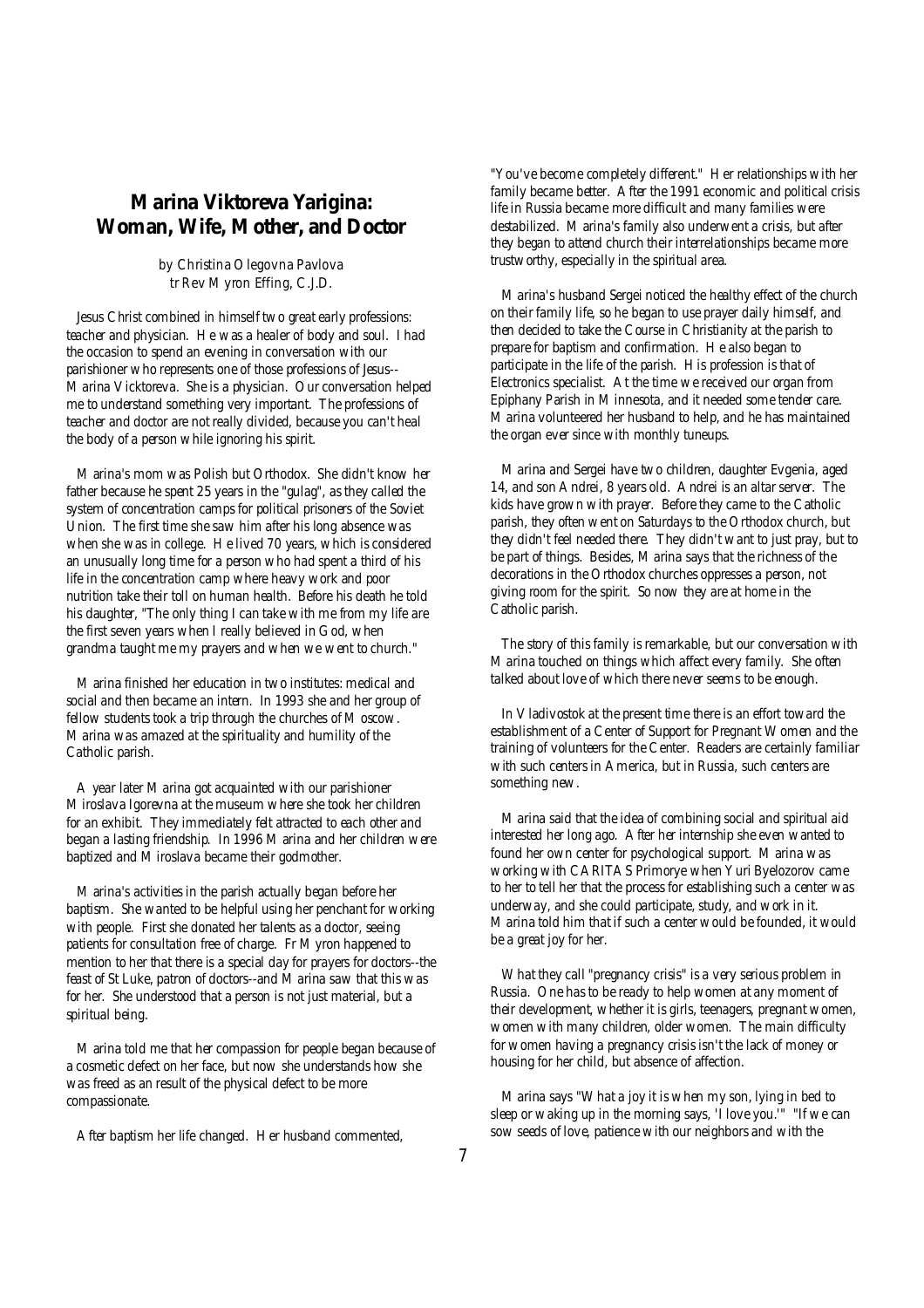budding life within us, it will be our great victory."

She is also happy that the Department of Health of Primorsky Krai approves of the program. The chief state gynecologist said, "We [doctors] have come to the point where we can have only the most primitive kind of conversation with women."

With great pain but with unflagging hope Marina spoke about the condition of the medical profession in Russia. Societal conditions impinge on medicine. Physicians are accustomed to suffer with the patient, but they are today humiliated. It seems that the government has simply forgotten about doctors and teachers, even though these are the most important professions on earth. All the same, doctors aren't squelched, but continue to work, even if they don't have the most elemental medicines and equipment. When our guests from Washington State and Ohio visited Vladivostok Birth Hospital #5, one of them remarked in great surprise, "These methods are unknown even in America. With such capabilities we would be swimming in gold!"

What is interesting to me is that with greater frequency you will find doctors among our parishioners. They are looking for comfort and peace. Without these it is difficult to continue your service. Perhaps it is part of their ongoing education. They have a choice: either quit medicine and go into business, or participate in doctors' strikes, or go to the church and pray and continue to help people. If they choose the later, maybe something will change in Russia. Often our doctors offer to treat our parishioners free of charge. Here Marina sees a way out of the spiritual vacuum after 70 years of the absence of the faith. Teachers, artists, scientists, and physicians represent the intelligentsia of the nation. So they are involved in the spiritual development of the whole country. She thinks that spiritual formation should come before any other, and the basis is the commandments of love.

I asked Marina, "What do you think about women who are homemakers. As a woman, what do you think about the family?" Her answer amazed me: "Not only the woman is the homemaker--every member of the family must be a homemaker. Every member of the family needs love. It might be more difficult to love overactive children, but that is love which must be blended with patience, with humiliating one's pride. No matter how strong one's family is, when there are times of difficult choices, you have to remember that the family remains the chief support of the whole nation, because that is where the kids grow up. If we understand that, then we understand the importance of our counselors--our priests--and the oftener we come to them the healthier will be our kids."

 Of course there are a variety of problems but any good effort is a Way of the Cross. "The priests help us. We get their advice and receive spiritual support. That is very important.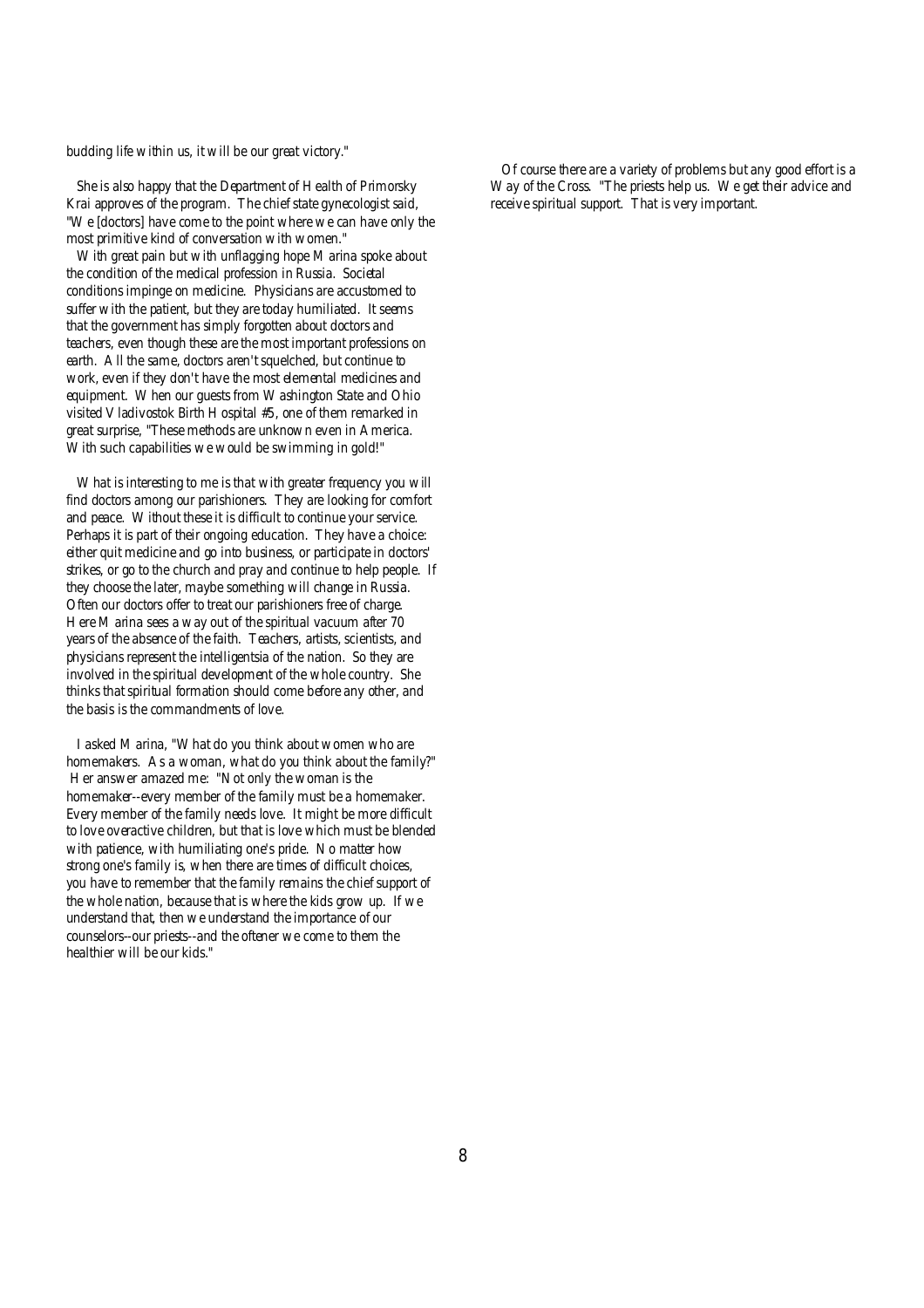News from our Benefactors

# **Flocks of Pink Flamingos**

### *by Susan Gray*

You have to spread this pink flamingo idea to your other sister parishes. At work we get this newspaper that deals with nothing but fund-raising ideas. Last spring I saw an article in it about a little Baptist church in West Virginia that did this flamingo project. They bought 70 plastic pink flamingos, divided them into two flocks, and planted the flocks in two different parishioners' yards. On each parishioner's door, they left a sign saying "You Have Been Flocked", along with instructions on someone to call to get the birds. When the person came for the birds, the parishioner had to make a donation to the church and suggest the next parishioner who should get flocked.

We here at your sister parish [St Jude's in Jacksonville, Arkansas] started with two flocks--one in Jacksonville and one in Cabot. They've been going less than a month and have made a thousand dollars for Russia already. It's gotten so popular that there are people whose feelings are hurt if they're NOT flocked. And there are families where the kids get up and look out the window every morning, checking to see if their yard is full of flamingos. No one has been unhappy about having all these birds in their yard.

It's turned out to be a really neat project. Other sister parishes need to know about this.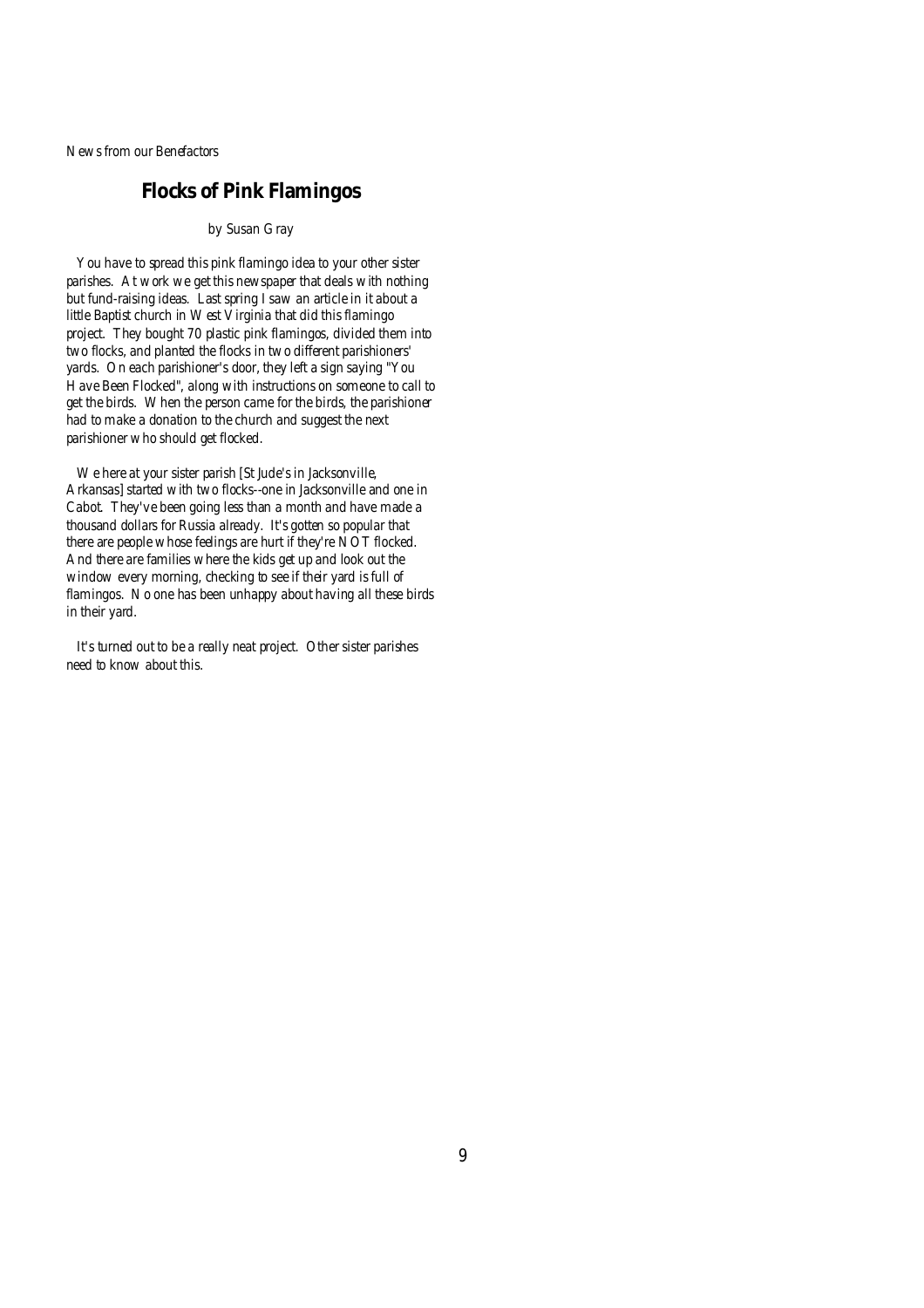# **An "Oasis" for Our Kids-- Summer Camp 1998**

### *by Marina Viktoreva Yarigina tr by Rev Myron Effing, C.J.D.*

On August 19 we finished the 4th annual Christian Children's Camp "Oasis". For four years the kids of Primorye from Christian families have had the opportunity to improve their health, rest, and at the same time to deepen their knowledge as Christians. This year the number of participants of the Camp sponsored by Most Holy Mother of God Catholic Parish in Vladivostok noticeably increased. There were 50 children between the ages of 6 and 16, which were divided into three groups: little kids, middle agers, and the older group.

Just before the camp there had been a workshop for the catechism teachers of our region of the Russian Far East sponsored by Most Holy Mother of God Parish. The catechism teachers came from Vladivostok, Blagoveschensk, South Sakhalin, Ancenyev, and St Petersburg to the camp as their first and intense practice of what they had learned at the workshop.

 "The Holy Spirit" was the theme of our Camp this year, corresponding with the "Year of the Holy Spirit" in the preparations for the millennium. We carefully worked out our difficult theme in our lessons, but it all turned out very interesting, not only for the kids, but for us adults, too.

The main event of every day was the Children's Mass, which was said jointly, either by Fr Myron or Fr Daniel and Fr Yee, who came to us from our Japanese sister parish in Yokohama. Their sermons corresponded with the themes of the day, "The Holy Spirit in Creation", "The Holy Spirit and the Prophets", "in the Church", "in Prayer", and "The Holy Spirit and the Blessed Virgin Mary".

At the camp our staff was joined and supported by the help of student members of our Japanese sister parish, especially during the lessons, the sporting events, and for general services. Several return every year for our camp. Fr Yee said that the interest in our camp was so high in Japan that there was a contest to decide who could participate. Among the students were musicians, teachers, and even sisters. The Russians and the Japanese complimented each other at class, with the Russian doing mostly the verbal part, and the Japanese illustrating things with games, drawing contests, and skits. There was a huge variety of hymns and songs for the kids. Even the morning wake-up call was sung by the camp leader Yuri Byelozorov: "O God, teach me to love." Sister Maria who came for the fourth time to our camp from Japan also played guitar and accompanied the smallest children in song. Sister Naoko helped the children of the middle-age group, and served all the kids with scrapes, bruises or bumps as a nurse.

On the last day there was a play which was presented by the small kids and the Japanese leaders. The middle and senior

groups took care of the Prayer of the Faithful and the readings at mass, as well as the hymns at morning and evening prayer. Here is a prayer which was composed by the committee of small kids: "We are grateful to you, Lord, that you gave us good mothers and fathers, brothers and